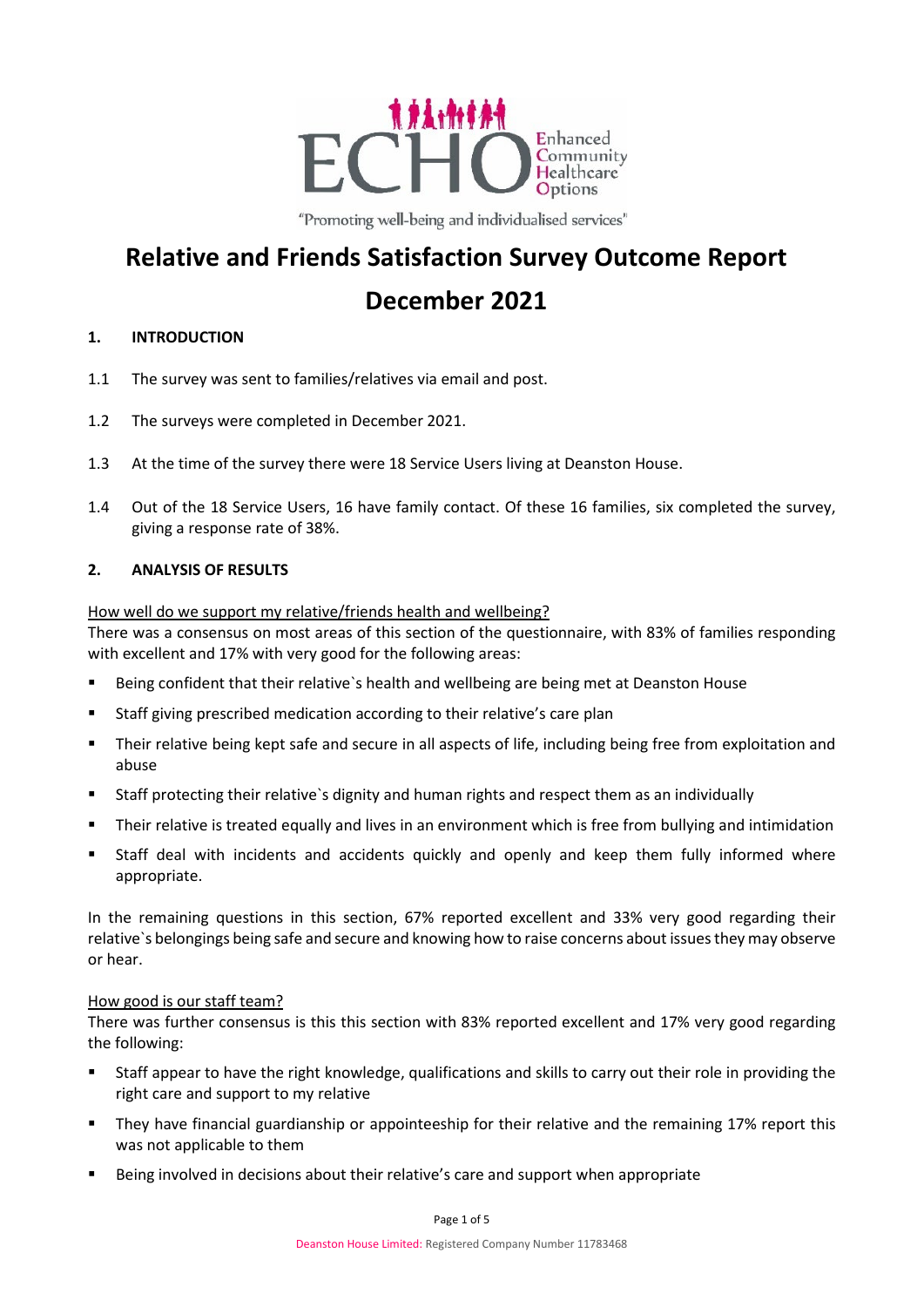Whilst 83% of respondents reported that staff make sure their relative gets a healthy balanced diet, the remaining 17% reported this was good.

When asked about people who can speak on their relative's behalf, 83% reported their relative is supported to get the help they need when they need it, such as advocacy, whist the remaining 17% reported that they did not know.

100% of respondents reported:

- They can visit their relative whenever they would like them to visit and that they are made welcome by staff at Deanston House
- That they are encouraged to express their views about the service their relative receives and that staff communicate with their relative according to their needs and wishes. Staff communicate with relatives in a way that helps them understand their relatives needs and wishes
- The staff team are professional, caring and treat their relative as an individual. Staff treat the relative/friend with dignity, respect, kindness and compassion as well as their relative

34% of relatives reported if their relative has communication needs, they are consulted on their likes and dislikes and 66% reported that this was not applicable to their relative.

#### How good is our setting?

There was positive consensus in this section, with 100% of respondents reporting:

- **The environment and equipment used by staff appears to be well maintained**
- **IF** In their view the home is comfortable, homely and well maintained
- **There is enough space inside the home for Service Users to spend time together or alone, as they choose**
- There is a good range of facilities available inside the home for Service Users to access with staff support
- The garden is easily accessed, is pleasant, well maintained, and large enough for their relative to have private outdoor space

83% of respondents reported their relative can decorate their own room as they choose and are given support to do this and 17% reported with not applicable or did not know.

#### How well is our care and support planned?

Within this section, the respondents reported the following:

- 83% reported excellent or very good that they are regularly asked for their views about the service their relative receives and the remain 17% felt this was good
- 83% reported the treatment and support their relative receives is written in support plans and informs staff about what is needed to support them best
- 83% reported if they have guardianship they are fully involved in decisions about their relative current and future care and support
- 100% reported their relative is helped to keep up their hobbies and get involved in meaningful community activities if they wish and that staff help them to not feel lonely and to keep in contact with them and other family members
- 67% stated excellent when their friend needs access to primary care services i.e., GP, agreeing that these are planned, and they are kept informed of these outcomes. The remaining 17% felt this was good, they did not know or it was not applicable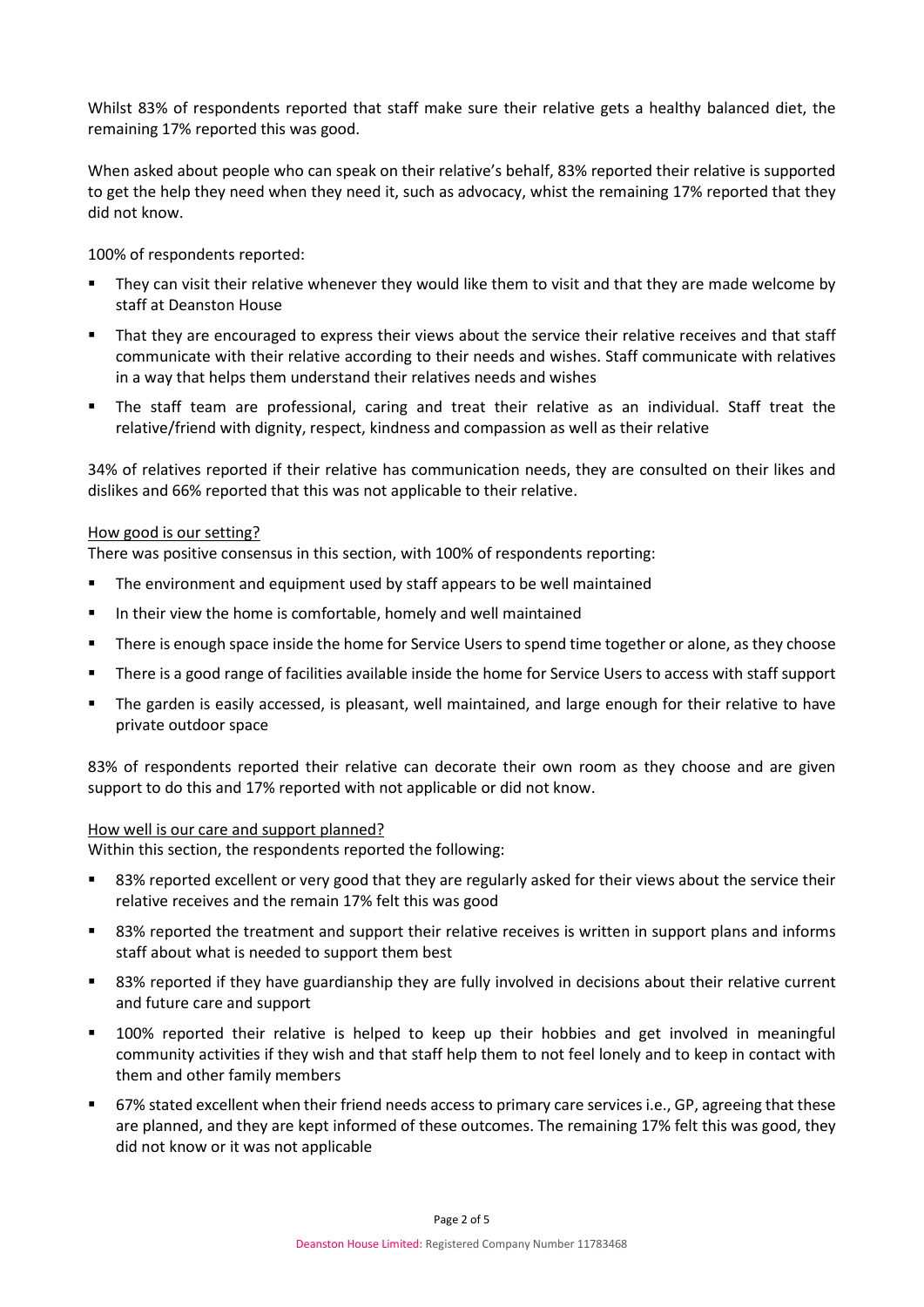67% reported excellent if they had any concerns and complaints and staff always took them seriously, investigate them thoroughly, respond to them in good time and provide them with feedback. The remaining 33% reported this was not applicable or did not know.

### How good is our Leadership?

When asked about the quality of leadership at Deanston House, 100% of respondents reported that they know who the managers are and feel able to speak to them easily. 100% also reported that staff seem to have the right skills to do their job and provide good care to their relative.

83% of relatives agree staff and managers work effectively with others who may be involved in supporting their relative, such as the Care Manager and health providers.

83% of relatives report they are confident in the managers, they know what they need to do and are always honest, including when things go wrong. They agreed that the Management Team communicates clearly to everyone with any required information or updates.

## Relatives support forum

Following a suggestion by a relative to organise a Relative Forum, we agreed to include this as an additional question within this year's questionnaire to gather the views of relatives on this.

When asked how useful they would find it if we developed a Deanston House Relatives' Support Forum, 17% reported a relative support forum would be adequate, with 50% stating they did not know or felt it was not applicable. The remaining 33% felt a support group would be good.

When asked how likely it would be for them to attend/participate in a Deanston House Relatives' Support Forum, 33% of relatives reported they would attend/participate in this.

# Overall level of satisfaction

When asked to rate their overall level of satisfaction with the service and support their relative/friend is provided at Deanston House, 100% of respondents reported excellent with what Deanston House can offer and how their relative is supported.

### Additional Comments

Respondents were provided with an opportunity to share additional comments regarding their satisfaction with the service provided at Deanston House and the following comments were provided.

- I have spoken with my relative in regards to this survey and they have told me to tell you that s/he is not moving from Deanston House
- The garden party on the 22/08/2021 was a good idea. It allowed members of the extended family to visit in a relaxed manner and also allowed us to meet some of the other residents and their families.
- Now Covid restrictions are lifting it would be good to have trips out to some of the local tourist attractions, towns not routinely visited for shopping, appointments etc. "The seaside for days out".
- It would also be a good idea to have a structured approach to evening activities for residents who are more night owls and who respond to the quieter times in the communal areas.

# **3. CONCLUSIONS**

- 3.1. On comparing the survey completed last year with the same questions, Deanston House had 14 Service Users, with 5 relatives responding to the questionnaire, an average of 36%.
- 3.2. This year Deanston House has 16 Service Users who have family in their life. 6 relatives responded to the questionnaire so 38%.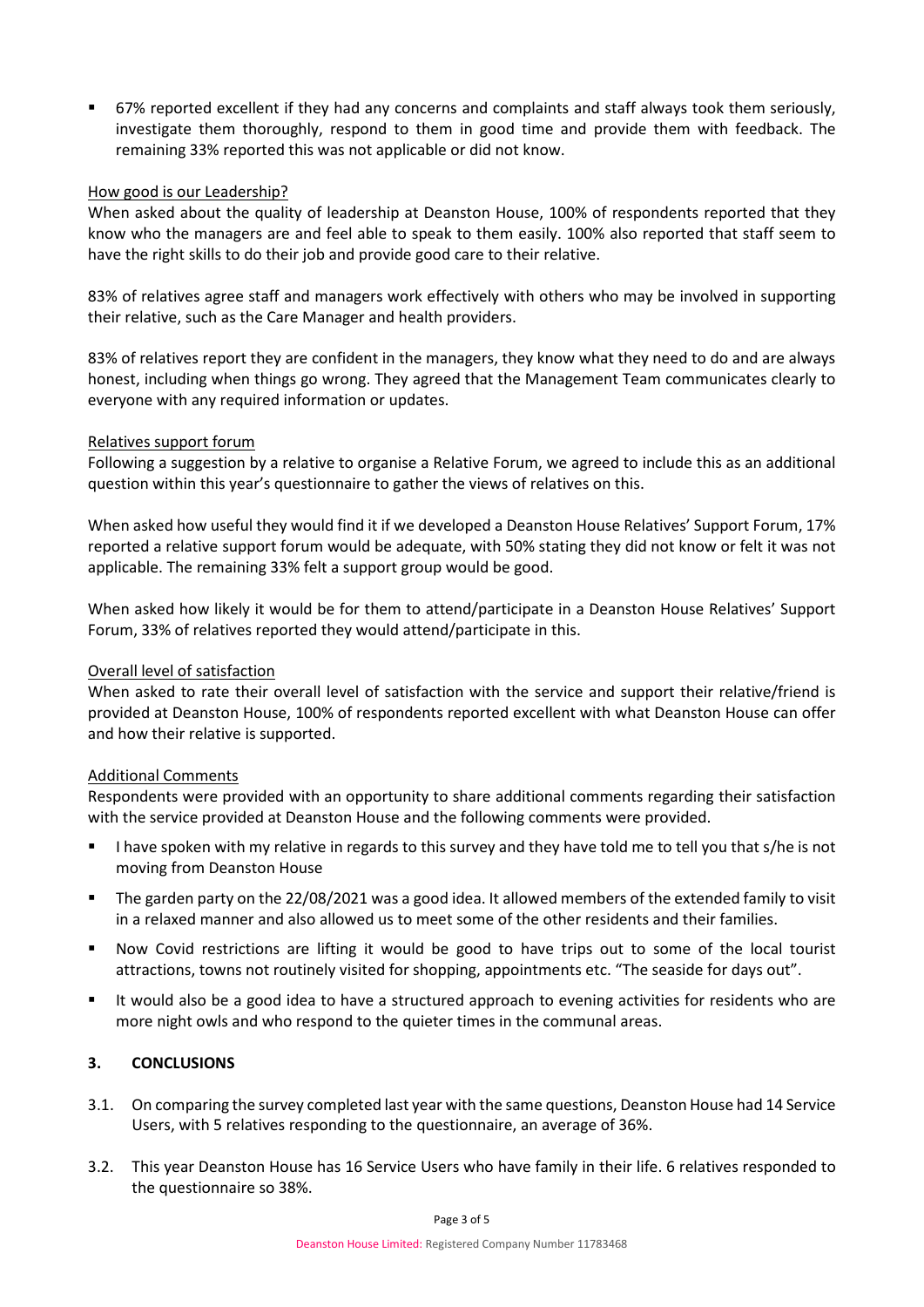3.3. A comparison of survey results from last year and this year for each of the areas of assessment indicate there has been an improvement in the level of satisfaction experienced by relatives/friends, as reported in Table 1.

| Table 1: Comparison of Average Score for 2020 and 2021 Survey Results |                             |                              |
|-----------------------------------------------------------------------|-----------------------------|------------------------------|
| Area of Assessment                                                    | 2020                        | 2021                         |
|                                                                       | <b>Excellent /Very Good</b> | <b>Excellent / Very Good</b> |
| How well do we support people's wellbeing?                            | 86%                         | 100%                         |
| How good is our staff team?                                           | 87%                         | 92%                          |
| How good is our setting?                                              | 96%                         | 100%                         |
| How well is our care and support planned?                             | 87%                         | 100%                         |
| How good is our Leadership?                                           | 87%                         | 89%                          |
| Overall Level of Satisfaction?                                        | Not Recorded                | 100%                         |

3.4. The Deanston House management team consider this to be a positive improvement in the service provided to Service Users and their family/friends and we aim to continue to improve on this during 2022.

### **4. RECOMMENDATIONS**

- 4.1. As all will be aware, like all social care providers, Deanston House has had to follow government guidelines in relation to Covid-19. This has had an impact on relatives' visiting arrangements at the home and we would like to take this opportunity to thank all relatives for their support and understanding with adhering to the Covid-19 guidelines whilst visiting.
- 4.2. With the ongoing support of the staff team, Service Users, families and other stakeholders we have kept Covid-19 out of Deanston House until early this year, when we experienced an outbreak. We recovered quickly from this Covid-19 outbreak and we further thank relatives and friends who supported us during this difficult period. We are glad to report that everyone who contracted the virus has fully recovered.
- 4.3. Deanston House continues to improve the service provision to Service Users by providing excellent care and support to Service Users which has been evidenced by this year`s questionnaire and is recognised at Service User Review Meeting, which are attended well by relatives.
- 4.4. To further improve the service we provide, the following recommendations will be implemented:
	- 4.4.1. We will continue to provide regular feedback to Service Users' relatives and friends.
	- 4.4.2. We will continue to continue to encourage and welcome relatives/friends to Deanston House.
	- 4.4.3. We will continue to provide strong leadership and management of the service to enable Service Users to achieve the best outcomes possible.
	- 4.4.4. We will continue to communicate effectively with relatives/friends, in their preferred format at their chosen frequency.
	- 4.4.5. Following the relaxing of the national Covid-19 restrictions, we will resume Service Users' participation in a wider range of community activities of their choice.
	- 4.4.6. We have recently appointed an Activity Coordinator and we will ask that he develops a more structured approach to evening activities provide for the 'night owls' at Deanston House.
	- 4.4.7. A further garden party will be held in Spring/early Summer and at this we will explore further if a Relative Forum is wanted and if so, the format of it.